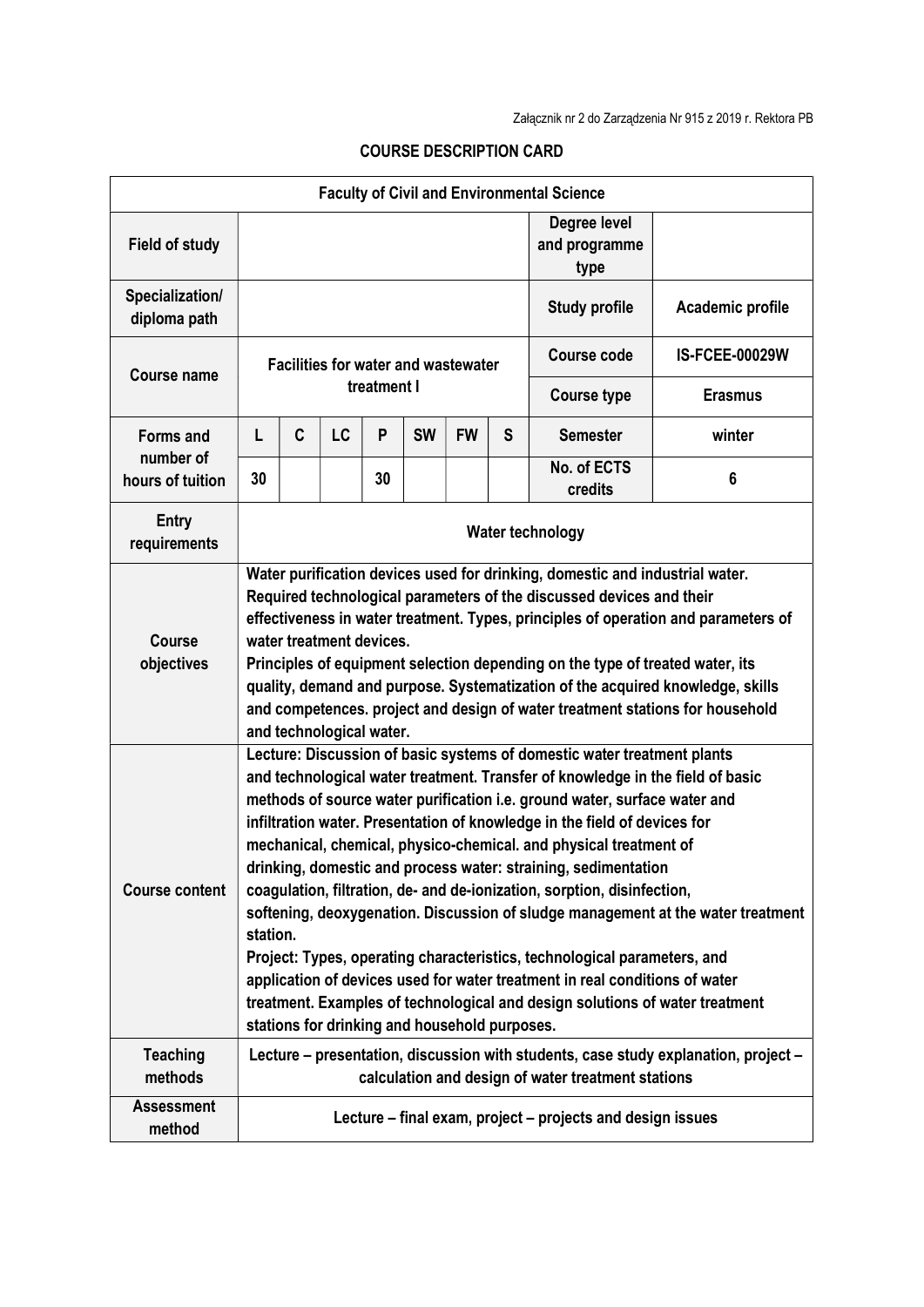| Symbol of                        |                                                                                                                                                                                                                                                                                                                                                                                                                                                                                                                                                           | Reference to the                                           |
|----------------------------------|-----------------------------------------------------------------------------------------------------------------------------------------------------------------------------------------------------------------------------------------------------------------------------------------------------------------------------------------------------------------------------------------------------------------------------------------------------------------------------------------------------------------------------------------------------------|------------------------------------------------------------|
| learning                         | <b>Learning outcomes</b>                                                                                                                                                                                                                                                                                                                                                                                                                                                                                                                                  | learning outcomes                                          |
| outcome                          |                                                                                                                                                                                                                                                                                                                                                                                                                                                                                                                                                           | for the field of study                                     |
| LO1                              | Student has knowledge to an advanced degree in the field<br>οf<br>basic methods of physico-chemical analyses, processes<br>and phenomena occurring in water and the latest methods<br>of water treatment                                                                                                                                                                                                                                                                                                                                                  | <b>IS1_W07</b><br><b>IS1_W06</b>                           |
| LO <sub>2</sub>                  | Student knows in advanced degree - principles of<br>designing technology, systems in environmental<br>engineering, as well as principles of operation and use of<br>equipment. He/she can use scientific, popular science and<br>industry literature, subject matter The student is able to<br>use scientific, popular and branch literature, norms, legal<br>acts, internet databases. He/she uses acquired information<br>appropriately, draws conclusions and formulates and<br>presents opinions, evaluates different opinions and<br>discusses them. | <b>IS1_W09</b>                                             |
| LO <sub>3</sub>                  | The student is able to design solutions of devices,<br>systems, objects in environmental engineering using<br>appropriately selected methods, techniques, tools and<br>materials. The student is able to design and implement<br>their own innovative technical and technological solutions<br>of devices, objects and systems in environmental<br>engineering. The student is able to act creatively and<br>entrepreneurially, to cooperate in a group taking various<br>roles                                                                           | IS1_U12<br>IS1_U13                                         |
| LO <sub>4</sub>                  | Students is able to analyse and evaluate technical,<br>technological and organisational solutions concerning<br>of arising pollution, is able to act in a creative and<br>entrepreneurial way cooperate in a group, taking various<br>roles in it.                                                                                                                                                                                                                                                                                                        | <b>IS1_U08</b>                                             |
| LO <sub>5</sub>                  | The student is ready to analyze the content obtained from<br>sources and to critically evaluate the possibility of use<br>them in professional work                                                                                                                                                                                                                                                                                                                                                                                                       | <b>IS1_K01</b>                                             |
| Symbol of<br>learning<br>outcome | Methods of assessing the learning outcomes                                                                                                                                                                                                                                                                                                                                                                                                                                                                                                                | Type of tuition during<br>which the outcome is<br>assessed |
| LO1                              | Exam                                                                                                                                                                                                                                                                                                                                                                                                                                                                                                                                                      | L                                                          |
| LO <sub>2</sub>                  | Exam, project and design                                                                                                                                                                                                                                                                                                                                                                                                                                                                                                                                  | L, P                                                       |
| LO <sub>3</sub>                  | Exam, project and design                                                                                                                                                                                                                                                                                                                                                                                                                                                                                                                                  | L, P                                                       |
| LO <sub>4</sub>                  | Exam, project and design                                                                                                                                                                                                                                                                                                                                                                                                                                                                                                                                  | L, P                                                       |
| LO <sub>5</sub>                  | Exam, project and design                                                                                                                                                                                                                                                                                                                                                                                                                                                                                                                                  | L, P                                                       |
|                                  | No. of hours                                                                                                                                                                                                                                                                                                                                                                                                                                                                                                                                              |                                                            |
| <b>Calculation</b>               | Attendance at lectures                                                                                                                                                                                                                                                                                                                                                                                                                                                                                                                                    | 15                                                         |
|                                  | Attendance at project                                                                                                                                                                                                                                                                                                                                                                                                                                                                                                                                     | 30                                                         |